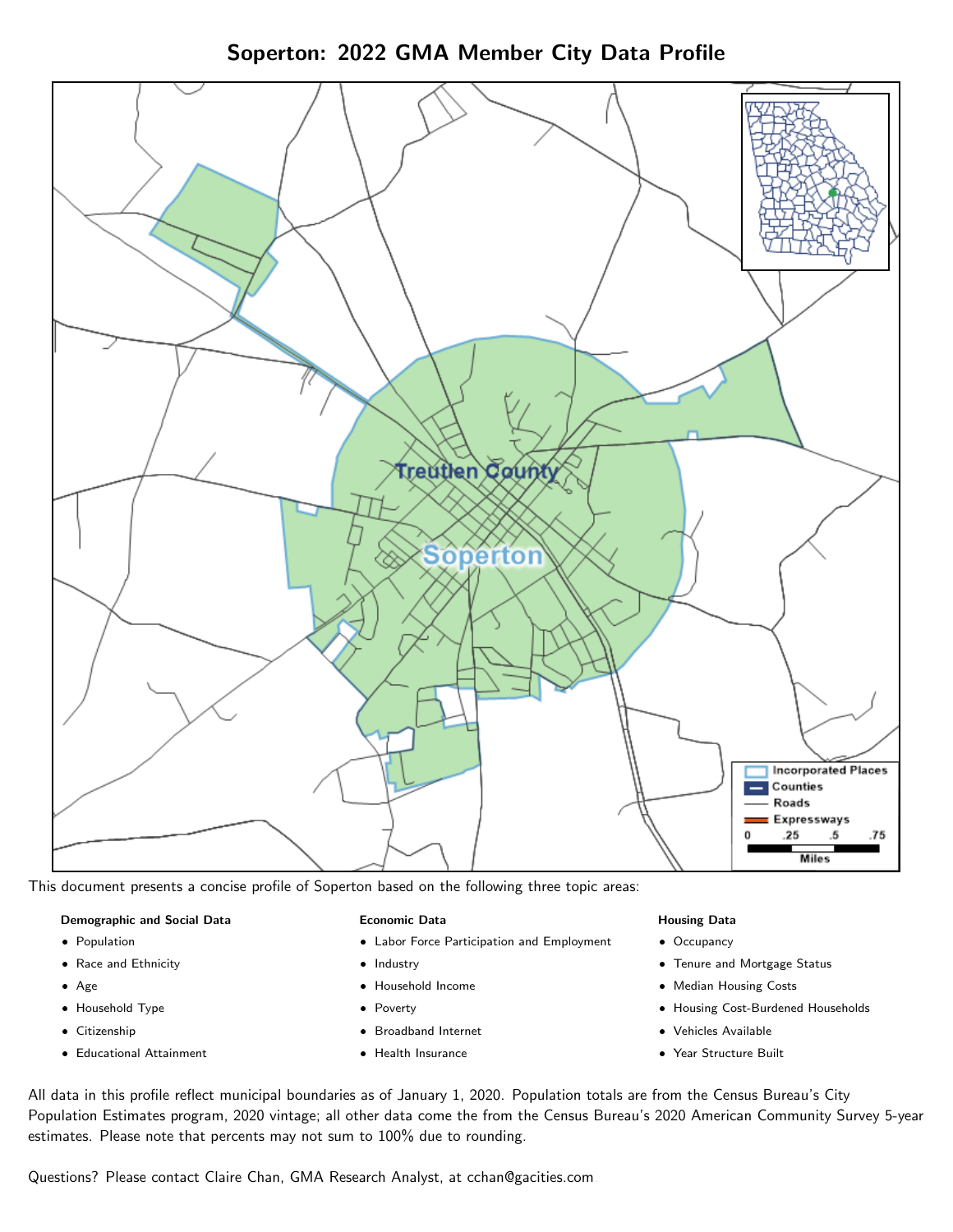# Soperton: Demographic and Social





Source: American Community Survey, 2020 5-year estimates, table B01001 Source: American Community Survey, 2020 5-year estimates, table B11001

# **Citizenship**

| <b>Native Born</b><br>100% |  |
|----------------------------|--|

Race and Ethnicity



Source: U.S. Census Bureau, City Population Estimates, 2020 vintage Source: American Community Survey, 2020 5-year estimates, table B03002

# Household Type



### Educational Attainment



Source: American Community Survey, 2020 5-year estimates, table B05002 Source: American Community Survey, 2020 5-year estimates, table B15002

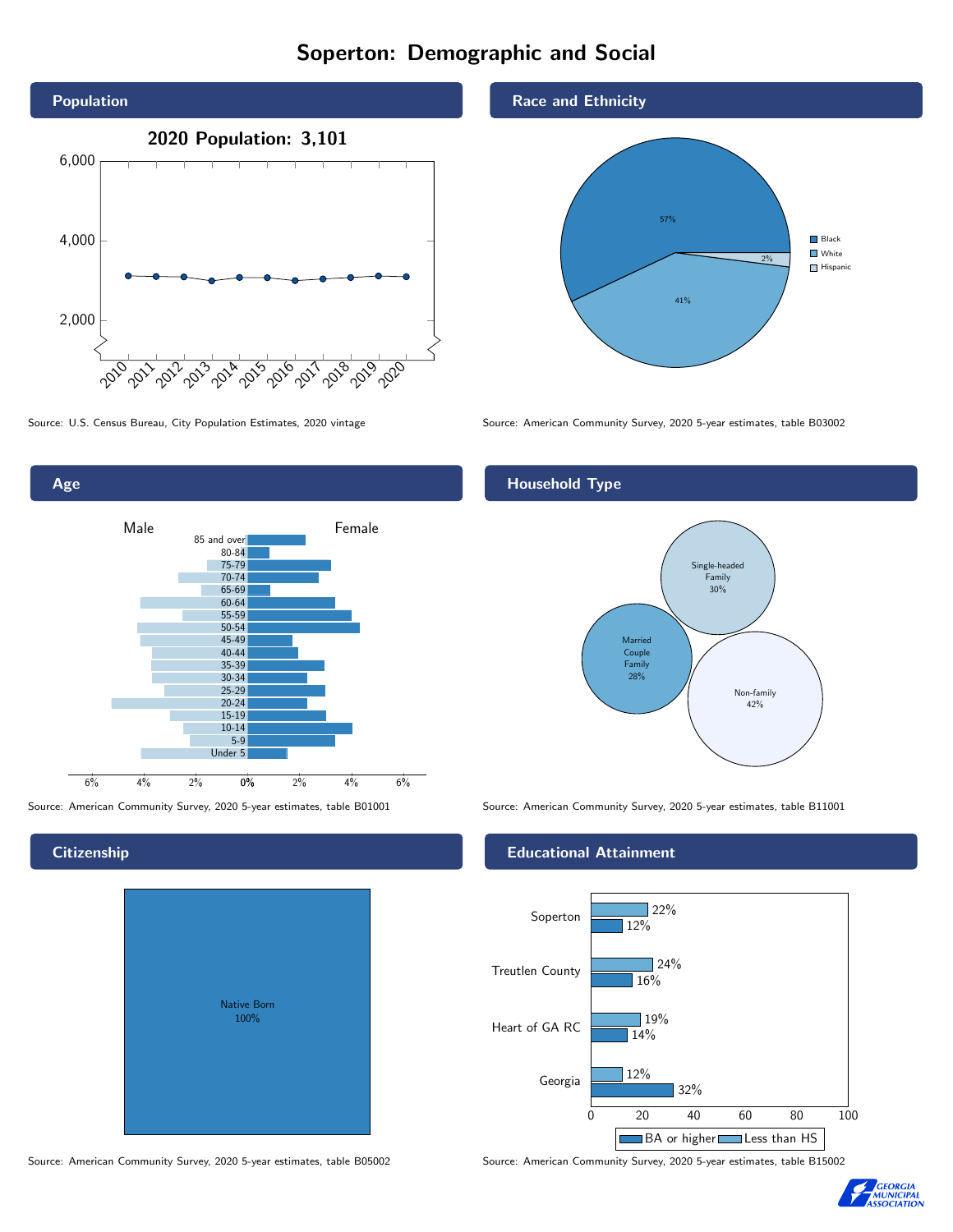# Soperton: Economic



Source: American Community Survey, 2020 5-year estimates, table B23001 Note: Unemployment rate is based upon the civilian labor force.

# Agriculture, forestry, fishing and hunting, and mining  $\frac{10}{4}$

Industry

| Agriculture, forestry, itsning and numbers, and mining      |       |
|-------------------------------------------------------------|-------|
| Construction                                                | 10%   |
| Manufacturing                                               | 9%    |
| <b>Wholesale Trade</b>                                      | $0\%$ |
| Retail Trade                                                | 6%    |
| Transportation and warehousing, and utilities               |       |
| Information                                                 | $2\%$ |
| Finance and insurance, real estate, rental, leasing         |       |
| Professional, scientific, mgt, administrative, waste mgt    |       |
| Educational services, and health care and social assistance |       |
| Arts, entertainment, recreation, accommodation, food        |       |
| service                                                     |       |
| Other services, except public administration                |       |
| Public administration                                       |       |

Source: American Community Survey, 2020 5-year estimates, table C24030



Source: American Community Survey, 2020 5-year estimates, tables B19013 and B19025 Source: American Community Survey, 2020 5-year estimates, table B17010

Broadband Internet No 36% Yes 64%

#### Health Insurance



Source: American Community Survey, 2020 5-year estimates, table B28002 Source: American Community Survey, 2020 5-year estimates, table B18135



### Poverty